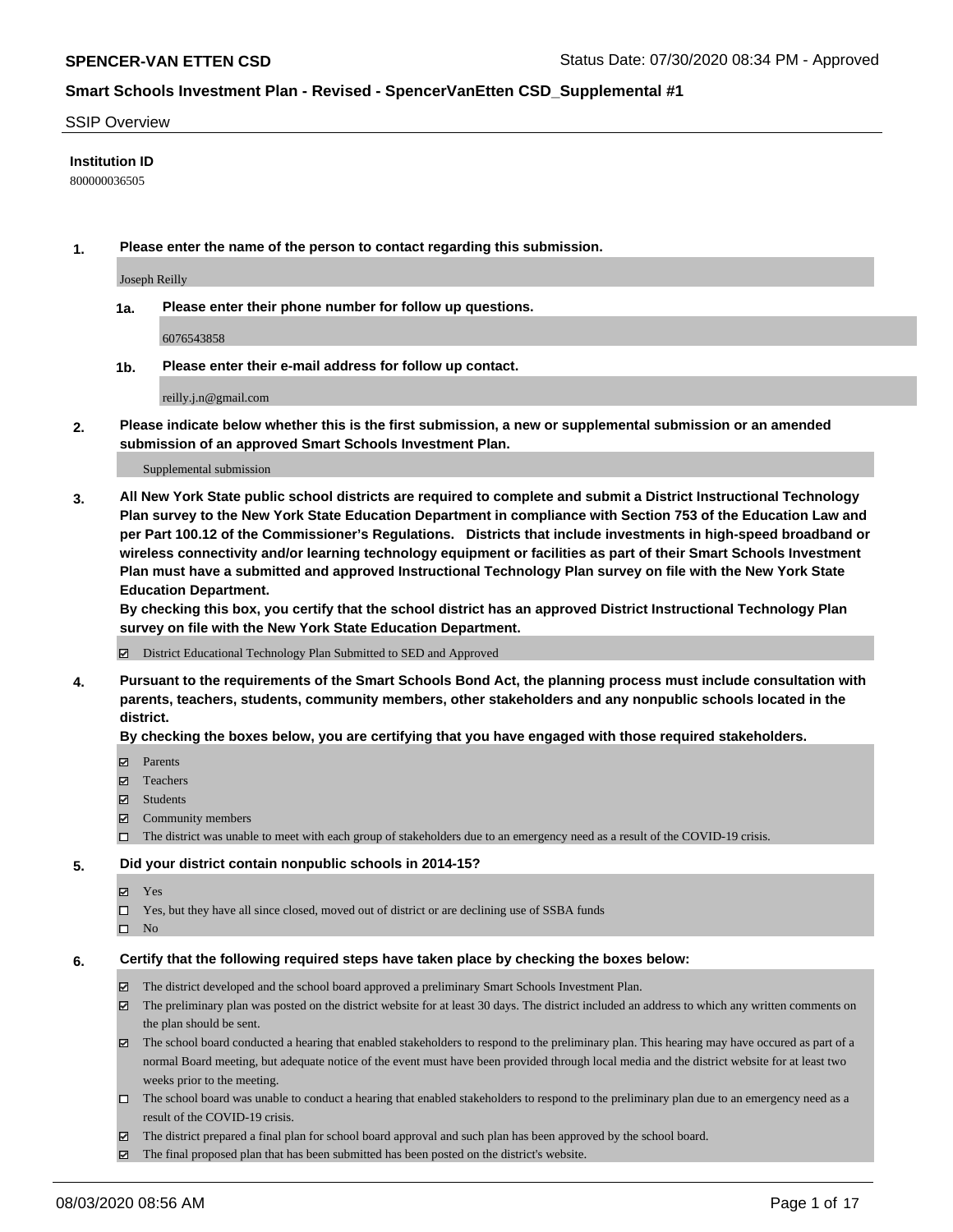SSIP Overview

**6a. Please upload the proposed Smart Schools Investment Plan (SSIP) that was posted on the district's website, along with any supporting materials. Note that this should be different than your recently submitted Educational Technology Survey. The Final SSIP, as approved by the School Board, should also be posted on the website and remain there during the course of the projects contained therein.**

SVE Presentation Phase 2.pdf

**6b. Enter the webpage address where the final Smart Schools Investment Plan is posted. The Plan should remain posted for the life of the included projects.**

http://svecsd.org/uploadeddocs/SVE%20Presentation%20Phase%202.pdf

**7. Please enter an estimate of the total number of students and staff that will benefit from this Smart Schools Investment Plan based on the cumulative projects submitted to date.**

1,100

**8. An LEA/School District may partner with one or more other LEA/School Districts to form a consortium to pool Smart Schools Bond Act funds for a project that meets all other Smart School Bond Act requirements. Each school district participating in the consortium will need to file an approved Smart Schools Investment Plan for the project and submit a signed Memorandum of Understanding that sets forth the details of the consortium including the roles of each respective district.**

 $\Box$  The district plans to participate in a consortium to partner with other school district(s) to implement a Smart Schools project.

#### **9. Please enter the name and 6-digit SED Code for each LEA/School District participating in the Consortium.**

| Partner LEA/District | <b>ISED BEDS Code</b> |
|----------------------|-----------------------|
| (No Response)        | (No Response)         |

## **10. Please upload a signed Memorandum of Understanding with all of the participating Consortium partners.**

(No Response)

**11. Your district's Smart Schools Bond Act Allocation is:**

\$1,174,925

#### **12. Final 2014-15 BEDS Enrollment to calculate Nonpublic Sharing Requirement**

|            | Public Enrollment | Nonpublic Enrollment | Total Enrollment | I Nonpublic Percentage |
|------------|-------------------|----------------------|------------------|------------------------|
| Enrollment | 867               | 59                   | 926.00           | 6.37                   |

**13. This table compares each category budget total, as entered in that category's page, to the total expenditures listed in the category's expenditure table. Any discrepancies between the two must be resolved before submission.**

|                                          | Sub-Allocations | <b>Expenditure Totals</b> | Difference |
|------------------------------------------|-----------------|---------------------------|------------|
| <b>School Connectivity</b>               | 0.00            | 0.00                      | 0.00       |
| Connectivity Projects for<br>Communities | 0.00            | 0.00                      | 0.00       |
| Classroom Technology                     | 0.00            | 0.00                      | 0.00       |
| Pre-Kindergarten Classrooms              | 0.00            | 0.00                      | 0.00       |
| Replace Transportable<br>Classrooms      | 0.00            | 0.00                      | 0.00       |
| <b>High-Tech Security Features</b>       | 360,876.00      | 360,876.00                | 0.00       |
| Nonpublic Loan                           | 0.00            | 0.00                      | 0.00       |
| Totals:                                  |                 |                           |            |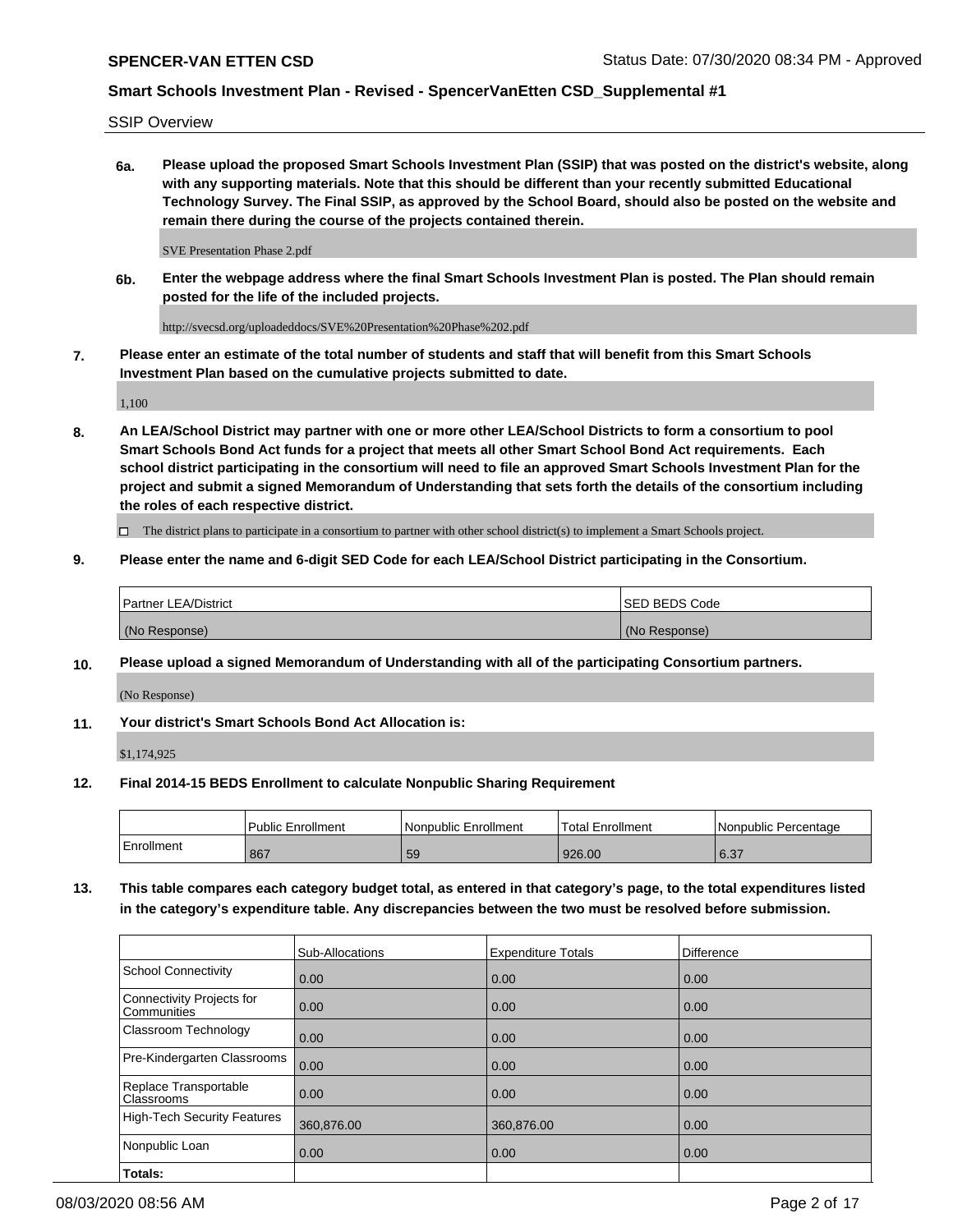SSIP Overview

| <b>Sub-Allocations</b> | Expenditure Totals | <b>Difference</b> |
|------------------------|--------------------|-------------------|
| 360,876                | 360.876            | 0                 |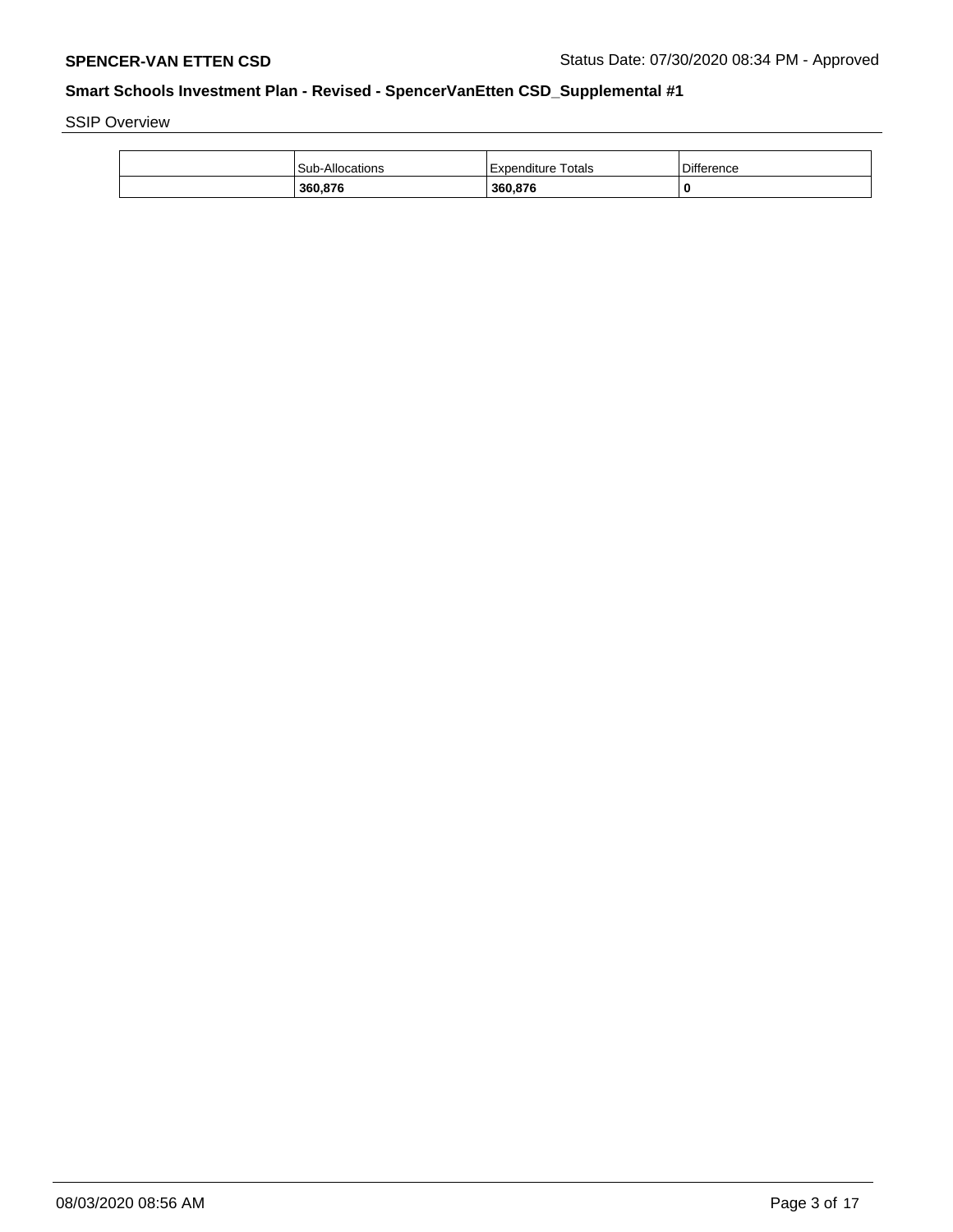School Connectivity

- **1. In order for students and faculty to receive the maximum benefit from the technology made available under the Smart Schools Bond Act, their school buildings must possess sufficient connectivity infrastructure to ensure that devices can be used during the school day. Smart Schools Investment Plans must demonstrate that:**
	- **• sufficient infrastructure that meets the Federal Communications Commission's 100 Mbps per 1,000 students standard currently exists in the buildings where new devices will be deployed, or**
	- **• is a planned use of a portion of Smart Schools Bond Act funds, or**
	- **• is under development through another funding source.**

**Smart Schools Bond Act funds used for technology infrastructure or classroom technology investments must increase the number of school buildings that meet or exceed the minimum speed standard of 100 Mbps per 1,000 students and staff within 12 months. This standard may be met on either a contracted 24/7 firm service or a "burstable" capability. If the standard is met under the burstable criteria, it must be:**

**1. Specifically codified in a service contract with a provider, and**

**2. Guaranteed to be available to all students and devices as needed, particularly during periods of high demand, such as computer-based testing (CBT) periods.**

**Please describe how your district already meets or is planning to meet this standard within 12 months of plan submission.**

(No Response)

**1a. If a district believes that it will be impossible to meet this standard within 12 months, it may apply for a waiver of this requirement, as described on the Smart Schools website. The waiver must be filed and approved by SED prior to submitting this survey.**

 $\Box$  By checking this box, you are certifying that the school district has an approved waiver of this requirement on file with the New York State Education Department.

**2. Connectivity Speed Calculator (Required). If the district currently meets the required speed, enter "Currently Met" in the last box: Expected Date When Required Speed Will be Met.**

|                  | l Number of     | Required Speed | Current Speed in | Expected Speed | Expected Date                           |
|------------------|-----------------|----------------|------------------|----------------|-----------------------------------------|
|                  | <b>Students</b> | In Mbps        | l Mbps           | to be Attained | When Required                           |
|                  |                 |                |                  |                | l Within 12 Months ISpeed Will be Met l |
| Calculated Speed | (No Response)   | 0.00           | (No Response)    | (No Response)  | (No Response)                           |

**3. Describe how you intend to use Smart Schools Bond Act funds for high-speed broadband and/or wireless connectivity projects in school buildings.**

(No Response)

**4. Describe the linkage between the district's District Instructional Technology Plan and how the proposed projects will improve teaching and learning. (There should be a link between your response to this question and your responses to Question 1 in Section IV - NYSED Initiatives Alignment: "Explain how the district use of instructional technology will serve as a part of a comprehensive and sustained effort to support rigorous academic standards attainment and performance improvement for students."** 

**Your answer should also align with your answers to the questions in Section II - Strategic Technology Planning and the associated Action Steps in Section III - Action Plan.)**

(No Response)

**5. If the district wishes to have students and staff access the Internet from wireless devices within the school building, or in close proximity to it, it must first ensure that it has a robust Wi-Fi network in place that has sufficient bandwidth to meet user demand.**

**Please describe how you have quantified this demand and how you plan to meet this demand.**

(No Response)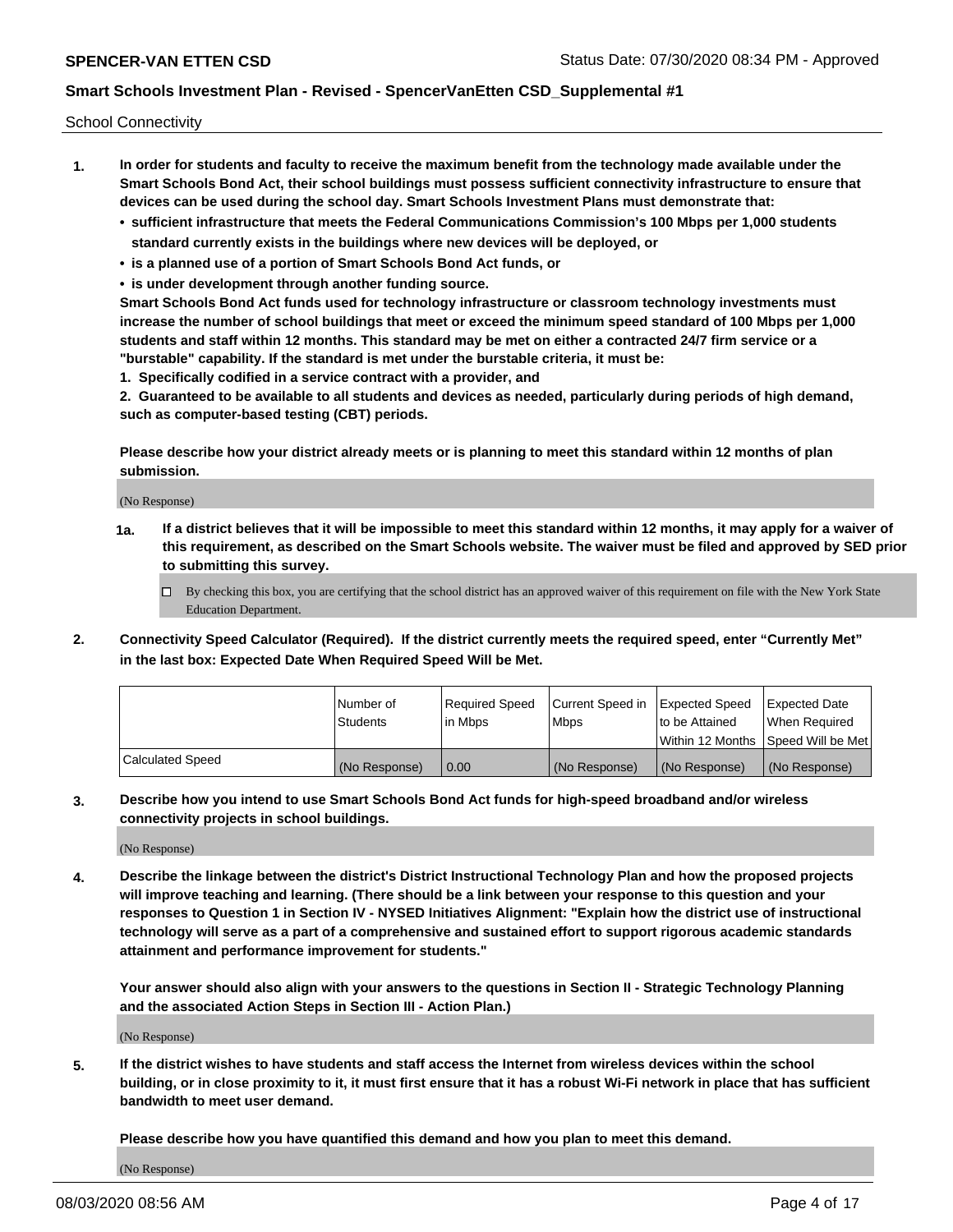School Connectivity

**6. Smart Schools plans with any expenditures in the School Connectivity category require a project number from the Office of Facilities Planning. Districts must submit an SSBA LOI and receive project numbers prior to submitting the SSIP. As indicated on the LOI, some projects may be eligible for a streamlined review and will not require a building permit.**

**Please indicate on a separate row each project number given to you by the Office of Facilities Planning.**

| Project Number |  |
|----------------|--|
| (No Response)  |  |

**7. Certain high-tech security and connectivity infrastructure projects may be eligible for an expedited review process as determined by the Office of Facilities Planning.**

## **Was your project deemed eligible for streamlined review?**

(No Response)

## **8. Include the name and license number of the architect or engineer of record.**

| Name          | License Number |
|---------------|----------------|
| (No Response) | (No Response)  |

#### **9. Public Expenditures – Loanable (Counts toward the nonpublic loan calculation)**

| Select the allowable expenditure type.<br>Repeat to add another item under each type. | <b>PUBLIC</b> Items to be<br>l Purchased | Quantity           | Cost Per Item    | <b>Total Cost</b> |
|---------------------------------------------------------------------------------------|------------------------------------------|--------------------|------------------|-------------------|
| (No Response)                                                                         | (No Response)                            | l (No<br>Response) | (No<br>Response) | $\overline{0.00}$ |
|                                                                                       |                                          | O                  | 0.00             |                   |

## **10. Public Expenditures – Non-Loanable (Does not count toward nonpublic loan calculation)**

| Select the allowable expenditure<br>type.<br>Repeat to add another item under<br>each type. | <b>PUBLIC</b> Items to be purchased | Quantity      | Cost per Item | <b>Total Cost</b> |
|---------------------------------------------------------------------------------------------|-------------------------------------|---------------|---------------|-------------------|
| (No Response)                                                                               | (No Response)                       | (No Response) | (No Response) | 0.00              |
|                                                                                             |                                     |               | 0.00          |                   |

#### **11. Final 2014-15 BEDS Enrollment to calculate Nonpublic Sharing Requirement (no changes allowed.)**

|            | Public Enrollment | l Nonpublic Enrollment | <b>Total Enrollment</b> | Nonpublic Percentage |
|------------|-------------------|------------------------|-------------------------|----------------------|
| Enrollment | 867               | 59                     | 926.00                  | 16.37                |

#### **12. Total Public Budget - Loanable (Counts toward the nonpublic loan calculation)**

|                                                      | Public Allocations | <b>Estimated Nonpublic Loan</b><br>Amount | Estimated Total Sub-Allocations |
|------------------------------------------------------|--------------------|-------------------------------------------|---------------------------------|
| Network/Access Costs                                 | (No Response)      | 0.00                                      | 0.00                            |
| School Internal Connections and<br><b>Components</b> | (No Response)      | 0.00                                      | 0.00                            |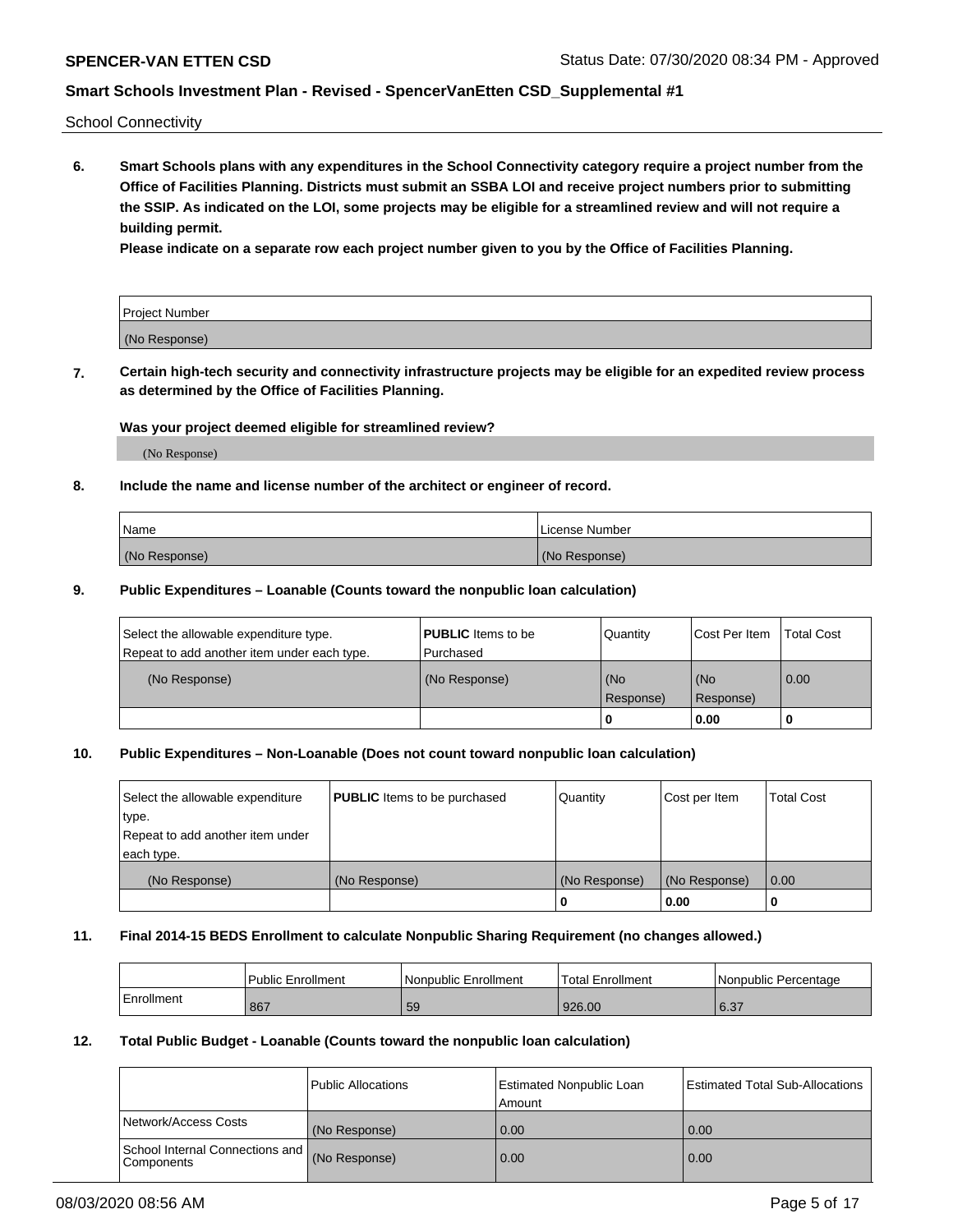School Connectivity

|         | <b>Public Allocations</b> | <b>Estimated Nonpublic Loan</b><br>l Amount i | <b>Estimated Total Sub-Allocations</b> |
|---------|---------------------------|-----------------------------------------------|----------------------------------------|
| Other   | (No Response)             | 0.00                                          | 0.00                                   |
| Totals: | 0.00                      | 0                                             | ш                                      |

## **13. Total Public Budget – Non-Loanable (Does not count toward the nonpublic loan calculation)**

| Sub-<br>Allocation |
|--------------------|
| (No Response)      |
| (No Response)      |
| (No Response)      |
| (No Response)      |
| (No Response)      |
| (No Response)      |
| (No Response)      |
| 0.00               |
|                    |

## **14. School Connectivity Totals**

|                          | Total Sub-Allocations |
|--------------------------|-----------------------|
| Total Loanable Items     | 0.00                  |
| Total Non-Ioanable Items | 0.00                  |
| Totals:                  |                       |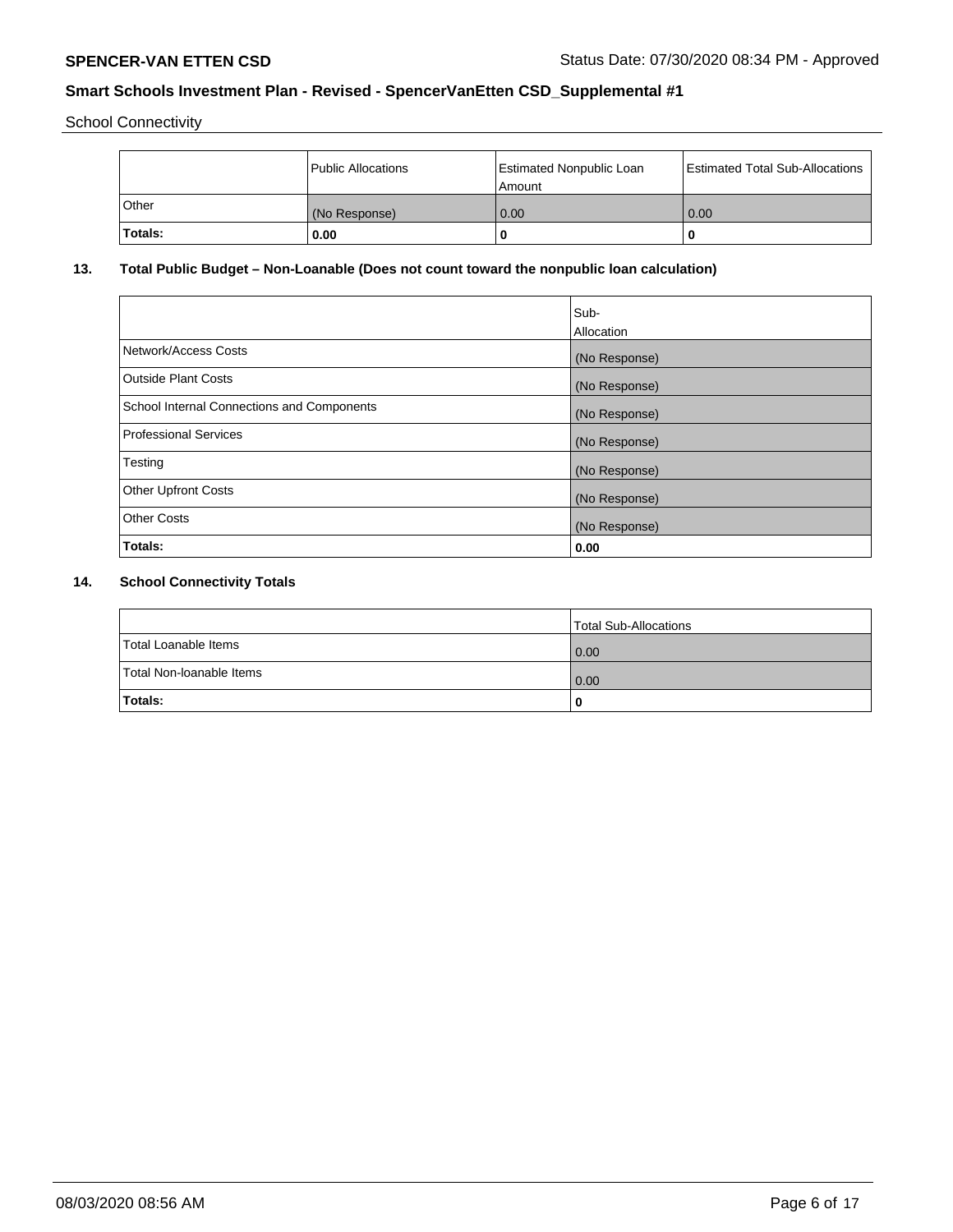Community Connectivity (Broadband and Wireless)

**1. Describe how you intend to use Smart Schools Bond Act funds for high-speed broadband and/or wireless connectivity projects in the community.**

(No Response)

**2. Please describe how the proposed project(s) will promote student achievement and increase student and/or staff access to the Internet in a manner that enhances student learning and/or instruction outside of the school day and/or school building.**

(No Response)

**3. Community connectivity projects must comply with all the necessary local building codes and regulations (building and related permits are not required prior to plan submission).**

 $\Box$  I certify that we will comply with all the necessary local building codes and regulations.

**4. Please describe the physical location of the proposed investment.**

(No Response)

**5. Please provide the initial list of partners participating in the Community Connectivity Broadband Project, along with their Federal Tax Identification (Employer Identification) number.**

| <b>Project Partners</b> | l Federal ID # |
|-------------------------|----------------|
| (No Response)           | (No Response)  |

**6. Please detail the type, quantity, per unit cost and total cost of the eligible items under each sub-category.**

| Select the allowable expenditure | Item to be purchased | Quantity      | Cost per Item | <b>Total Cost</b> |
|----------------------------------|----------------------|---------------|---------------|-------------------|
| type.                            |                      |               |               |                   |
| Repeat to add another item under |                      |               |               |                   |
| each type.                       |                      |               |               |                   |
| (No Response)                    | (No Response)        | (No Response) | (No Response) | 0.00              |
|                                  |                      | U             | 0.00          |                   |

**7. If you are submitting an allocation for Community Connectivity, complete this table.**

**Note that the calculated Total at the bottom of the table must equal the Total allocation for this category that you entered in the SSIP Overview overall budget.**

|                                    | Sub-Allocation |
|------------------------------------|----------------|
| Network/Access Costs               | (No Response)  |
| Outside Plant Costs                | (No Response)  |
| <b>Tower Costs</b>                 | (No Response)  |
| <b>Customer Premises Equipment</b> | (No Response)  |
| <b>Professional Services</b>       | (No Response)  |
| Testing                            | (No Response)  |
| <b>Other Upfront Costs</b>         | (No Response)  |
| <b>Other Costs</b>                 | (No Response)  |
| Totals:                            | 0.00           |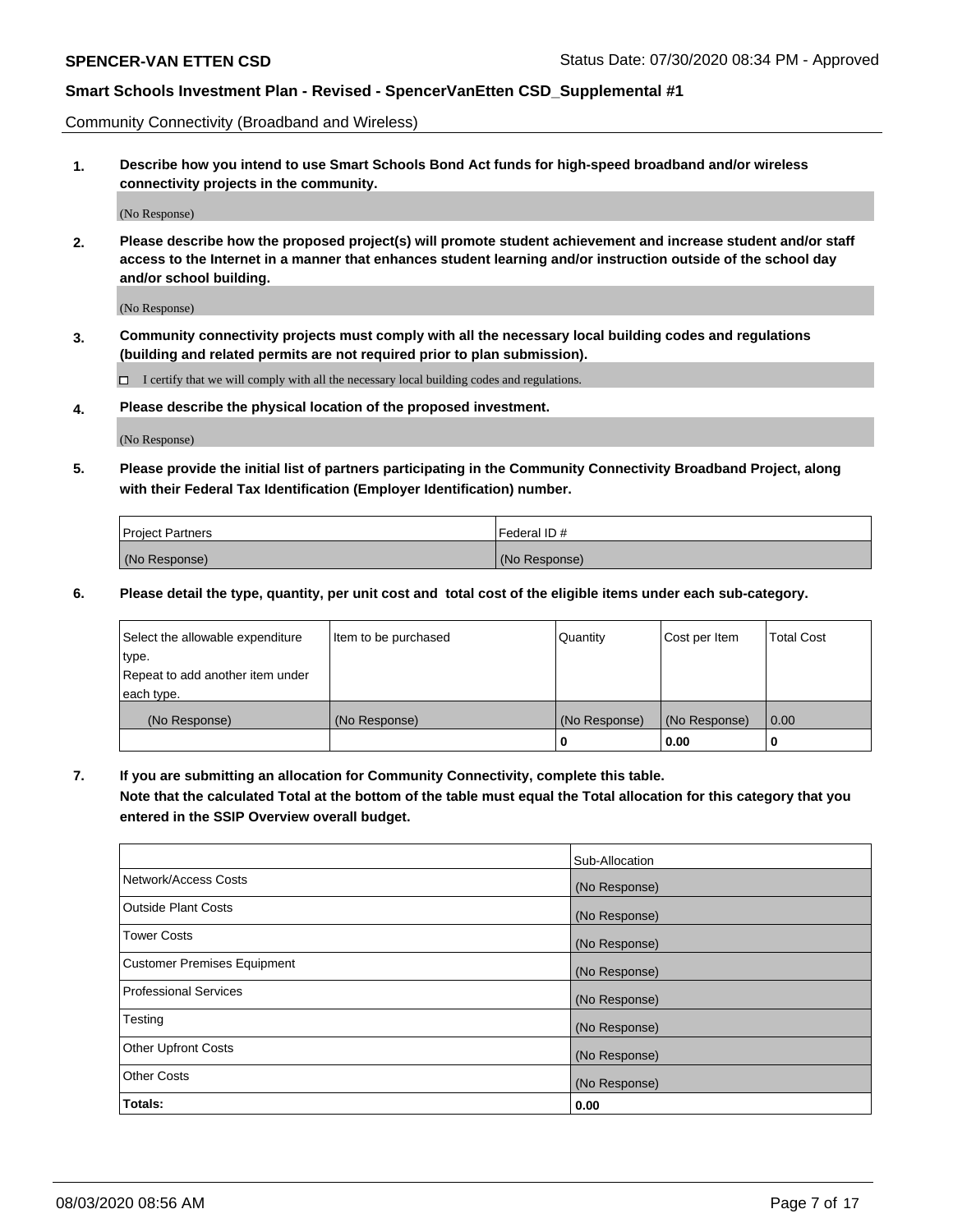#### Classroom Learning Technology

**1. In order for students and faculty to receive the maximum benefit from the technology made available under the Smart Schools Bond Act, their school buildings must possess sufficient connectivity infrastructure to ensure that devices can be used during the school day. Smart Schools Investment Plans must demonstrate that sufficient infrastructure that meets the Federal Communications Commission's 100 Mbps per 1,000 students standard currently exists in the buildings where new devices will be deployed, or is a planned use of a portion of Smart Schools Bond Act funds, or is under development through another funding source. Smart Schools Bond Act funds used for technology infrastructure or classroom technology investments must increase the number of school buildings that meet or exceed the minimum speed standard of 100 Mbps per 1,000 students and staff within 12 months. This standard may be met on either a contracted 24/7 firm service or a**

**"burstable" capability. If the standard is met under the burstable criteria, it must be:**

**1. Specifically codified in a service contract with a provider, and**

**2. Guaranteed to be available to all students and devices as needed, particularly during periods of high demand, such as computer-based testing (CBT) periods.**

**Please describe how your district already meets or is planning to meet this standard within 12 months of plan submission.**

(No Response)

- **1a. If a district believes that it will be impossible to meet this standard within 12 months, it may apply for a waiver of this requirement, as described on the Smart Schools website. The waiver must be filed and approved by SED prior to submitting this survey.**
	- By checking this box, you are certifying that the school district has an approved waiver of this requirement on file with the New York State Education Department.
- **2. Connectivity Speed Calculator (Required). If the district currently meets the required speed, enter "Currently Met" in the last box: Expected Date When Required Speed Will be Met.**

|                  | l Number of     | Required Speed | Current Speed in | <b>Expected Speed</b> | <b>Expected Date</b>                |
|------------------|-----------------|----------------|------------------|-----------------------|-------------------------------------|
|                  | <b>Students</b> | l in Mbps      | l Mbps           | to be Attained        | When Required                       |
|                  |                 |                |                  |                       | Within 12 Months  Speed Will be Met |
| Calculated Speed | (No Response)   | 0.00           | (No Response)    | l (No Response)       | (No Response)                       |

**3. If the district wishes to have students and staff access the Internet from wireless devices within the school building, or in close proximity to it, it must first ensure that it has a robust Wi-Fi network in place that has sufficient bandwidth to meet user demand.**

**Please describe how you have quantified this demand and how you plan to meet this demand.**

(No Response)

**4. All New York State public school districts are required to complete and submit an Instructional Technology Plan survey to the New York State Education Department in compliance with Section 753 of the Education Law and per Part 100.12 of the Commissioner's Regulations.**

**Districts that include educational technology purchases as part of their Smart Schools Investment Plan must have a submitted and approved Instructional Technology Plan survey on file with the New York State Education Department.**

- By checking this box, you are certifying that the school district has an approved Instructional Technology Plan survey on file with the New York State Education Department.
- **5. Describe the devices you intend to purchase and their compatibility with existing or planned platforms or systems. Specifically address the adequacy of each facility's electrical, HVAC and other infrastructure necessary to install and support the operation of the planned technology.**

(No Response)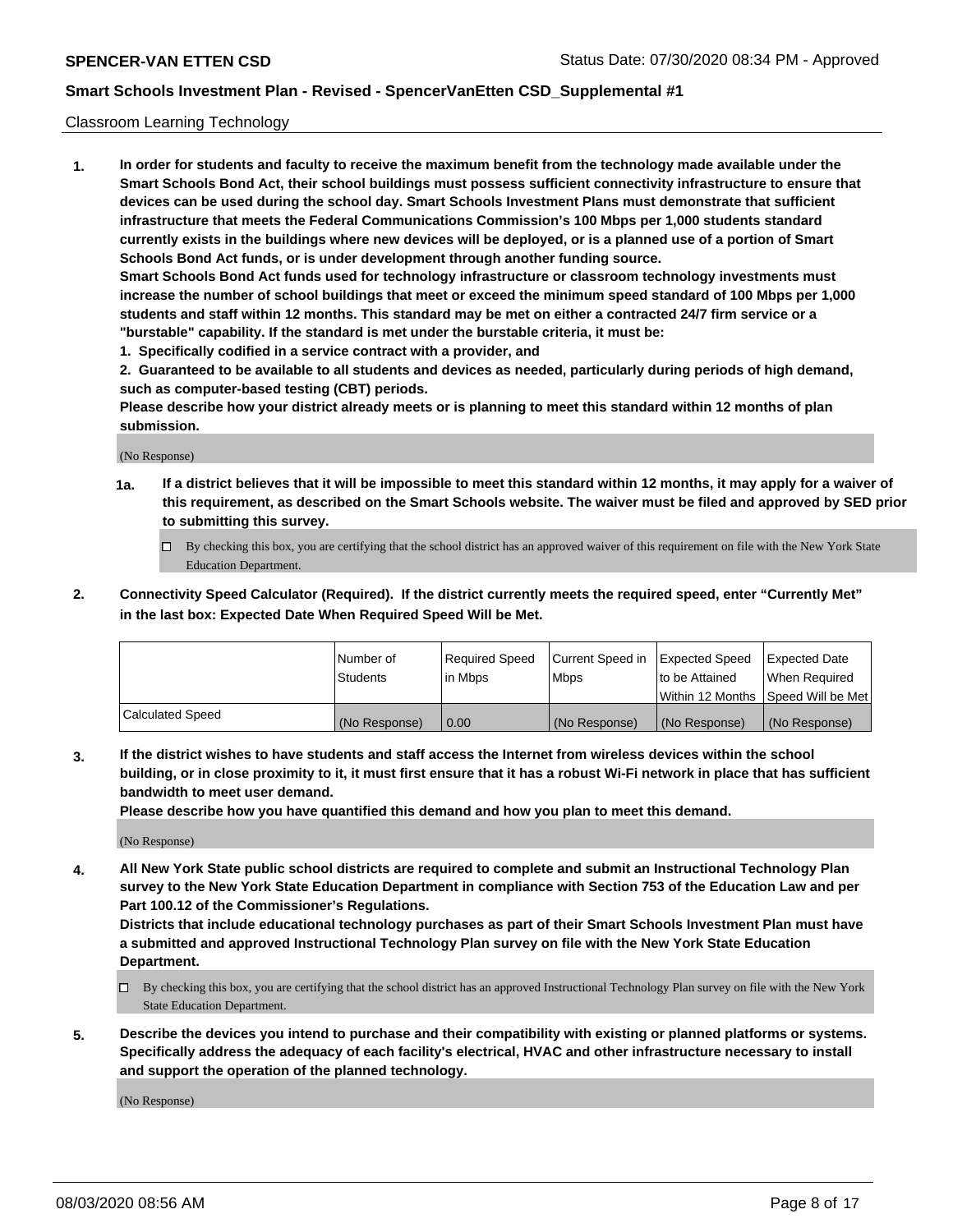#### Classroom Learning Technology

- **6. Describe how the proposed technology purchases will:**
	- **> enhance differentiated instruction;**
	- **> expand student learning inside and outside the classroom;**
	- **> benefit students with disabilities and English language learners; and**
	- **> contribute to the reduction of other learning gaps that have been identified within the district.**

**The expectation is that districts will place a priority on addressing the needs of students who struggle to succeed in a rigorous curriculum. Responses in this section should specifically address this concern and align with the district's Instructional Technology Plan (in particular Question 2 of E. Curriculum and Instruction: "Does the district's instructional technology plan address the needs of students with disabilities to ensure equitable access to instruction, materials and assessments?" and Question 3 of the same section: "Does the district's instructional technology plan address the provision of assistive technology specifically for students with disabilities to ensure access to and participation in the general curriculum?")**

**In addition, describe how the district ensures equitable access to instruction, materials and assessments and participation in the general curriculum for both SWD and English Language Learners/Multilingual Learners (ELL/MLL) students.**

(No Response)

**7. Where appropriate, describe how the proposed technology purchases will enhance ongoing communication with parents and other stakeholders and help the district facilitate technology-based regional partnerships, including distance learning and other efforts.**

(No Response)

**8. Describe the district's plan to provide professional development to ensure that administrators, teachers and staff can employ the technology purchased to enhance instruction successfully.**

**Note: This response should be aligned and expanded upon in accordance with your district's response to Question 1 of F. Professional Development of your Instructional Technology Plan: "Please provide a summary of professional development offered to teachers and staff, for the time period covered by this plan, to support technology to enhance teaching and learning. Please include topics, audience and method of delivery within your summary."**

(No Response)

- **9. Districts must contact one of the SUNY/CUNY teacher preparation programs listed on the document on the left side of the page that supplies the largest number of the district's new teachers to request advice on innovative uses and best practices at the intersection of pedagogy and educational technology.**
	- By checking this box, you certify that you have contacted the SUNY/CUNY teacher preparation program that supplies the largest number of your new teachers to request advice on these issues.
	- **9a. Please enter the name of the SUNY or CUNY Institution that you contacted.**

(No Response)

**9b. Enter the primary Institution phone number.**

(No Response)

**9c. Enter the name of the contact person with whom you consulted and/or will be collaborating with on innovative uses of technology and best practices.**

(No Response)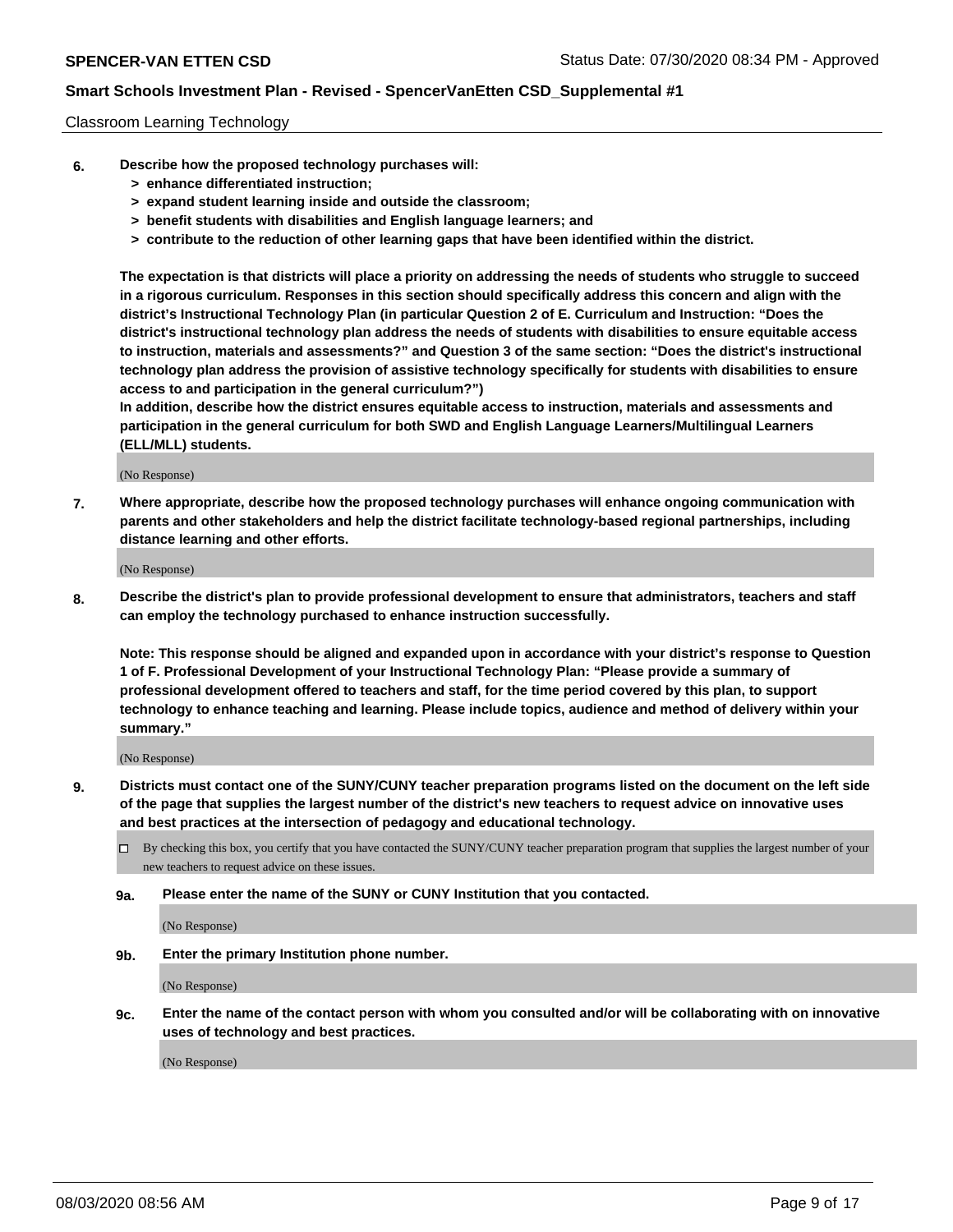## Classroom Learning Technology

**10. To ensure the sustainability of technology purchases made with Smart Schools funds, districts must demonstrate a long-term plan to maintain and replace technology purchases supported by Smart Schools Bond Act funds. This sustainability plan shall demonstrate a district's capacity to support recurring costs of use that are ineligible for Smart Schools Bond Act funding such as device maintenance, technical support, Internet and wireless fees, maintenance of hotspots, staff professional development, building maintenance and the replacement of incidental items. Further, such a sustainability plan shall include a long-term plan for the replacement of purchased devices and equipment at the end of their useful life with other funding sources.**

 $\Box$  By checking this box, you certify that the district has a sustainability plan as described above.

**11. Districts must ensure that devices purchased with Smart Schools Bond funds will be distributed, prepared for use, maintained and supported appropriately. Districts must maintain detailed device inventories in accordance with generally accepted accounting principles.**

By checking this box, you certify that the district has a distribution and inventory management plan and system in place.

#### **12. Please detail the type, quantity, per unit cost and total cost of the eligible items under each sub-category.**

| Select the allowable expenditure<br>type.<br>Repeat to add another item under | Item to be Purchased | Quantity      | Cost per Item | <b>Total Cost</b> |
|-------------------------------------------------------------------------------|----------------------|---------------|---------------|-------------------|
| each type.<br>(No Response)                                                   | (No Response)        | (No Response) | (No Response) | 0.00              |
|                                                                               |                      | 0             | 0.00          |                   |

## **13. Final 2014-15 BEDS Enrollment to calculate Nonpublic Sharing Requirement (no changes allowed.)**

|            | <b>Public Enrollment</b> | Nonpublic Enrollment | <b>Total Enrollment</b> | Nonpublic<br>l Percentage |
|------------|--------------------------|----------------------|-------------------------|---------------------------|
| Enrollment | 867                      | 59                   | 926.00                  | 16.37                     |

## **14. If you are submitting an allocation for Classroom Learning Technology complete this table.**

|                         | Public School Sub-Allocation | <b>Estimated Nonpublic Loan</b><br>Amount<br>(Based on Percentage Above) | <b>Estimated Total Public and</b><br>Nonpublic Sub-Allocation |
|-------------------------|------------------------------|--------------------------------------------------------------------------|---------------------------------------------------------------|
| Interactive Whiteboards | (No Response)                | 0.00                                                                     | 0.00                                                          |
| Computer Servers        | (No Response)                | 0.00                                                                     | 0.00                                                          |
| Desktop Computers       | (No Response)                | 0.00                                                                     | 0.00                                                          |
| <b>Laptop Computers</b> | (No Response)                | 0.00                                                                     | 0.00                                                          |
| <b>Tablet Computers</b> | (No Response)                | 0.00                                                                     | 0.00                                                          |
| Other Costs             | (No Response)                | 0.00                                                                     | 0.00                                                          |
| Totals:                 | 0.00                         | 0                                                                        | 0                                                             |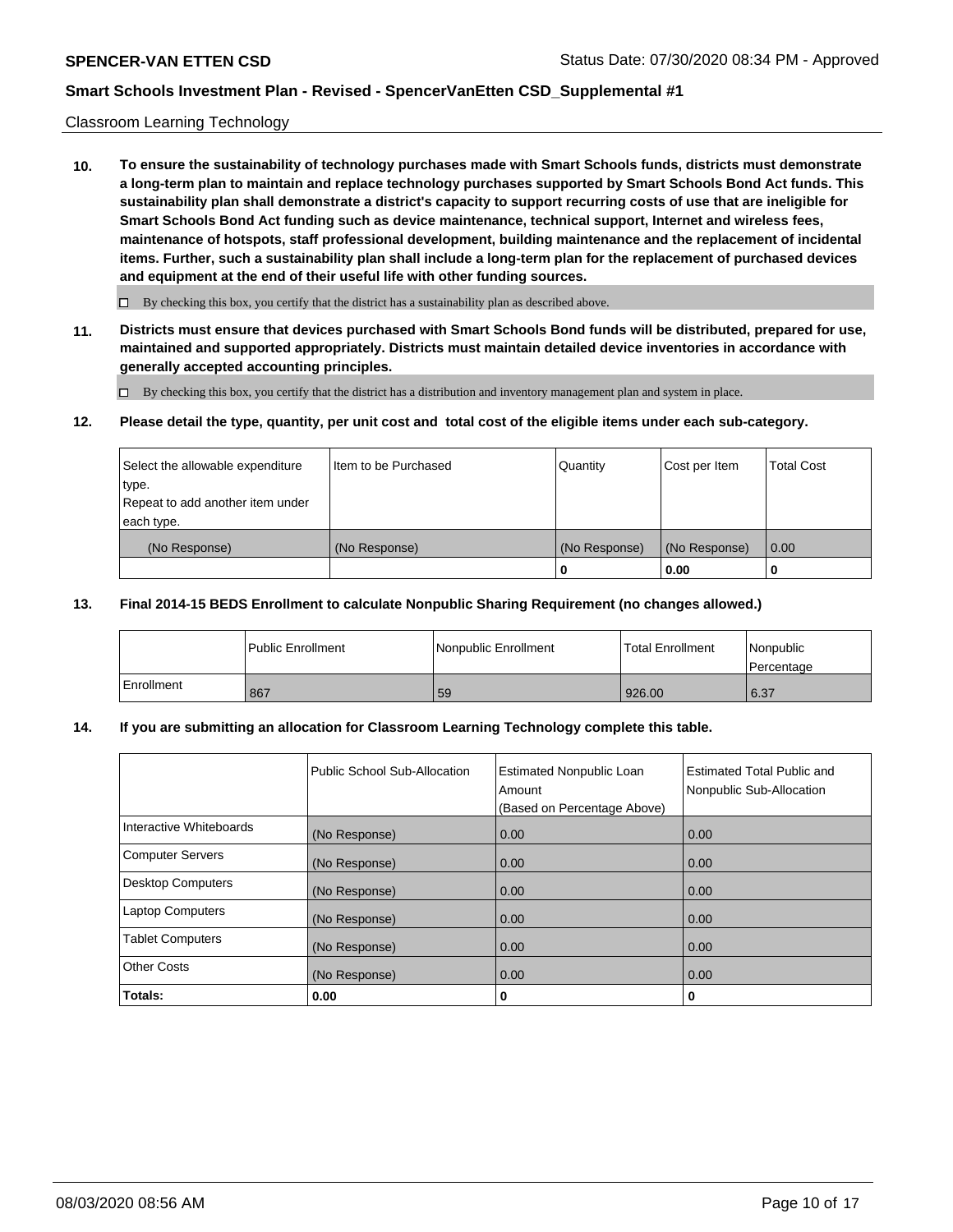#### Pre-Kindergarten Classrooms

**1. Provide information regarding how and where the district is currently serving pre-kindergarten students and justify the need for additional space with enrollment projections over 3 years.**

(No Response)

- **2. Describe the district's plan to construct, enhance or modernize education facilities to accommodate prekindergarten programs. Such plans must include:**
	- **Specific descriptions of what the district intends to do to each space;**
	- **An affirmation that new pre-kindergarten classrooms will contain a minimum of 900 square feet per classroom;**
	- **The number of classrooms involved;**
	- **The approximate construction costs per classroom; and**
	- **Confirmation that the space is district-owned or has a long-term lease that exceeds the probable useful life of the improvements.**

(No Response)

**3. Smart Schools Bond Act funds may only be used for capital construction costs. Describe the type and amount of additional funds that will be required to support ineligible ongoing costs (e.g. instruction, supplies) associated with any additional pre-kindergarten classrooms that the district plans to add.**

(No Response)

**4. All plans and specifications for the erection, repair, enlargement or remodeling of school buildings in any public school district in the State must be reviewed and approved by the Commissioner. Districts that plan capital projects using their Smart Schools Bond Act funds will undergo a Preliminary Review Process by the Office of Facilities Planning.**

**Please indicate on a separate row each project number given to you by the Office of Facilities Planning.**

| Project Number |  |
|----------------|--|
| (No Response)  |  |
|                |  |

**5. Please detail the type, quantity, per unit cost and total cost of the eligible items under each sub-category.**

| Select the allowable expenditure | Item to be purchased | Quantity      | Cost per Item | <b>Total Cost</b> |
|----------------------------------|----------------------|---------------|---------------|-------------------|
| type.                            |                      |               |               |                   |
| Repeat to add another item under |                      |               |               |                   |
| each type.                       |                      |               |               |                   |
| (No Response)                    | (No Response)        | (No Response) | (No Response) | 0.00              |
|                                  |                      | U             | 0.00          |                   |

**6. If you have made an allocation for Pre-Kindergarten Classrooms, complete this table. Note that the calculated Total at the bottom of the table must equal the Total allocation for this category that you entered in the SSIP Overview overall budget.**

| Totals:                                  | 0.00           |
|------------------------------------------|----------------|
| <b>Other Costs</b>                       | (No Response)  |
| Enhance/Modernize Educational Facilities | (No Response)  |
| Construct Pre-K Classrooms               | (No Response)  |
|                                          | Sub-Allocation |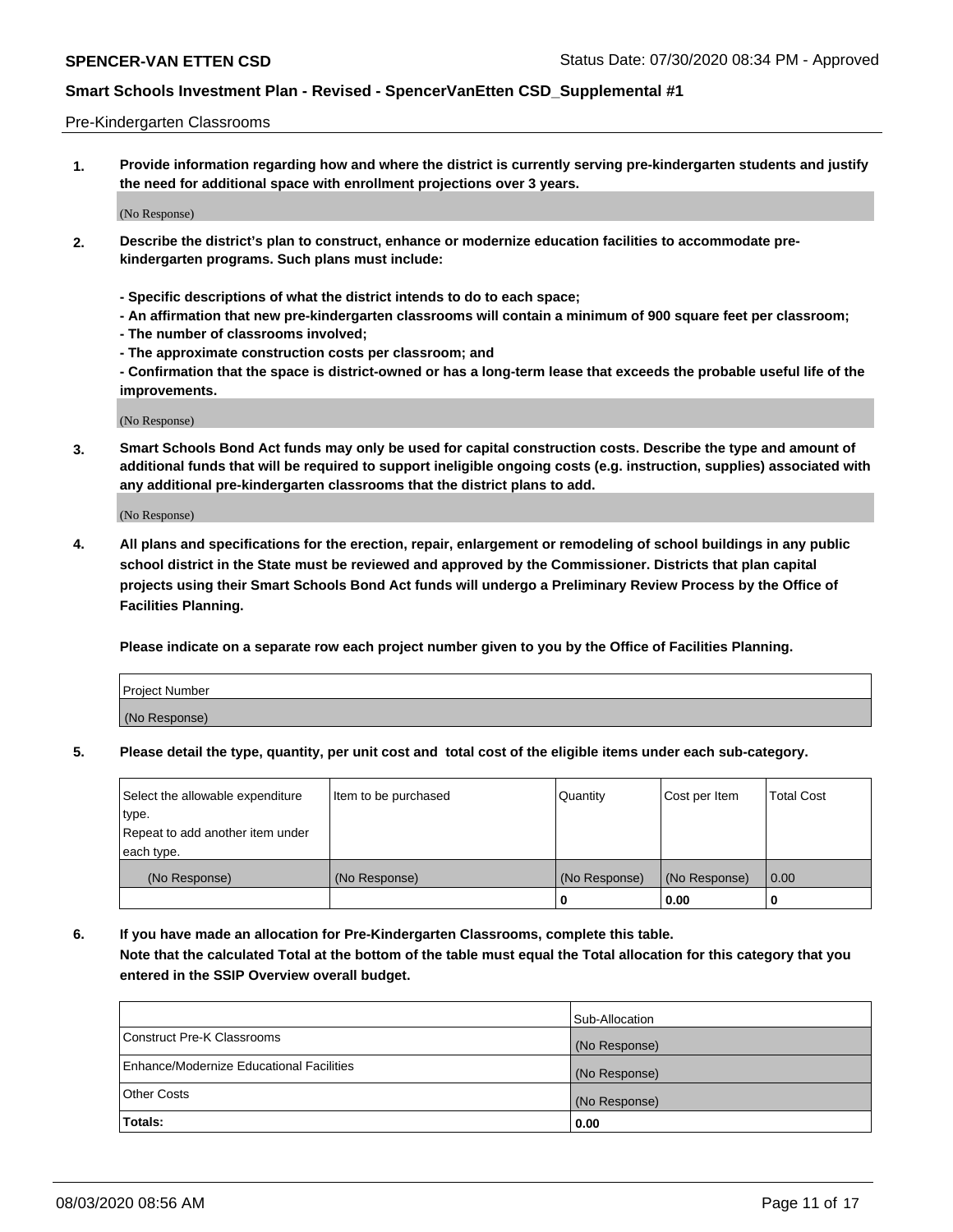Replace Transportable Classrooms

**1. Describe the district's plan to construct, enhance or modernize education facilities to provide high-quality instructional space by replacing transportable classrooms.**

(No Response)

**2. All plans and specifications for the erection, repair, enlargement or remodeling of school buildings in any public school district in the State must be reviewed and approved by the Commissioner. Districts that plan capital projects using their Smart Schools Bond Act funds will undergo a Preliminary Review Process by the Office of Facilities Planning.**

**Please indicate on a separate row each project number given to you by the Office of Facilities Planning.**

| Project Number |  |
|----------------|--|
|                |  |
| (No Response)  |  |

**3. For large projects that seek to blend Smart Schools Bond Act dollars with other funds, please note that Smart Schools Bond Act funds can be allocated on a pro rata basis depending on the number of new classrooms built that directly replace transportable classroom units.**

**If a district seeks to blend Smart Schools Bond Act dollars with other funds describe below what other funds are being used and what portion of the money will be Smart Schools Bond Act funds.**

(No Response)

**4. Please detail the type, quantity, per unit cost and total cost of the eligible items under each sub-category.**

| Select the allowable expenditure | Item to be purchased | Quantity      | Cost per Item | Total Cost |
|----------------------------------|----------------------|---------------|---------------|------------|
| ∣type.                           |                      |               |               |            |
| Repeat to add another item under |                      |               |               |            |
| each type.                       |                      |               |               |            |
| (No Response)                    | (No Response)        | (No Response) | (No Response) | 0.00       |
|                                  |                      | u             | 0.00          |            |

**5. If you have made an allocation for Replace Transportable Classrooms, complete this table. Note that the calculated Total at the bottom of the table must equal the Total allocation for this category that you entered in the SSIP Overview overall budget.**

|                                                | Sub-Allocation |
|------------------------------------------------|----------------|
| Construct New Instructional Space              | (No Response)  |
| Enhance/Modernize Existing Instructional Space | (No Response)  |
| <b>Other Costs</b>                             | (No Response)  |
| Totals:                                        | 0.00           |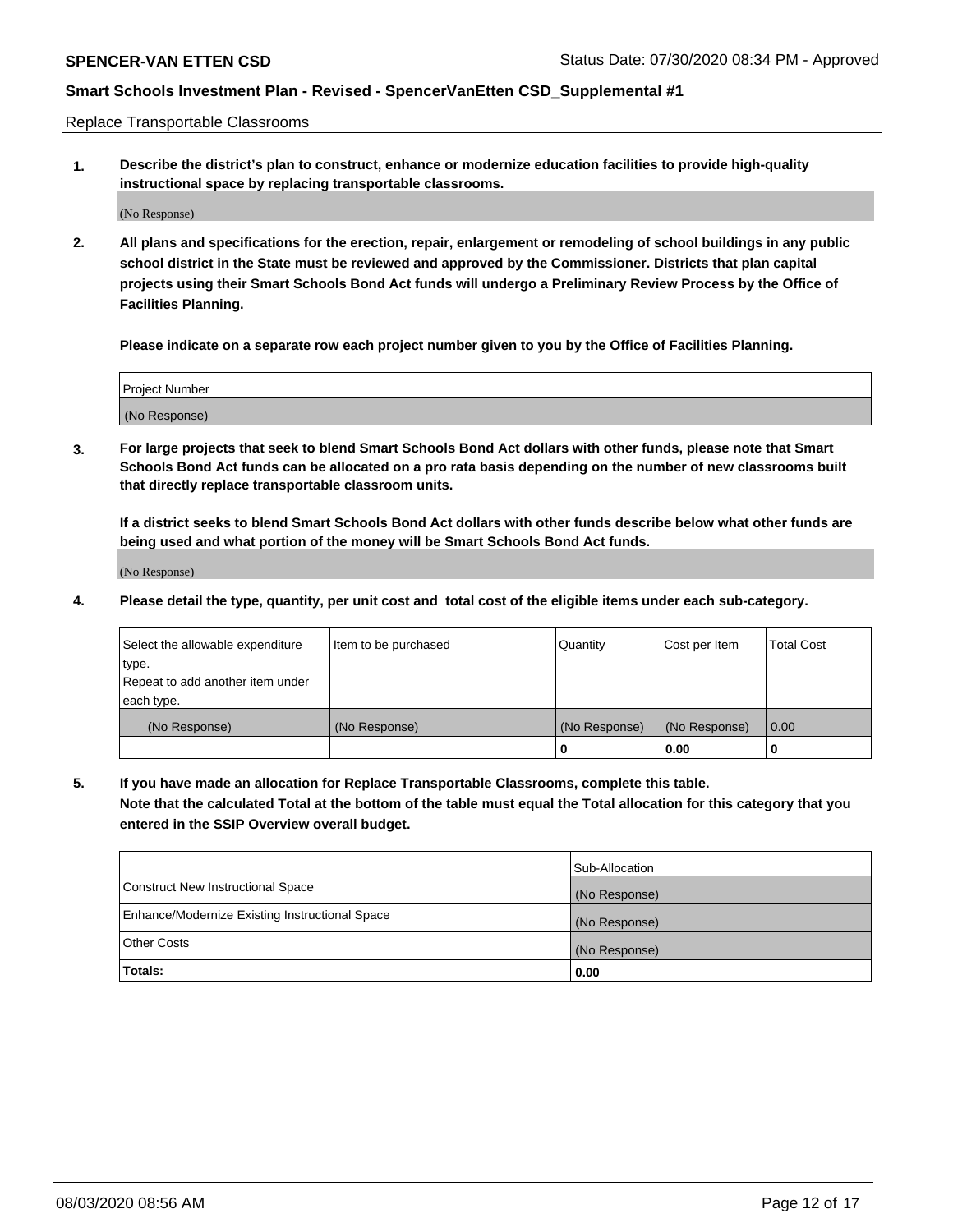#### High-Tech Security Features

## **1. Describe how you intend to use Smart Schools Bond Act funds to install high-tech security features in school buildings and on school campuses.**

Spencer-Van Etten Schools has been approved for an upgrade to their high tech security plan. During the two years since the original application the district has identified some additional scope that is required.

The district would like to increase the number of cameras included in the project. These are exterior cameras to cover additional areas of the campuses.

The district would like to complete a capital intensive security renovation to the doors at the middle and high schools. The main entrances of these buildings will be converted to secure, double door vestibules. Currently, these buildings are serviced by single door main entrances. The administration has very limited control of people entering the building. The visitor is "asked" to start their visit in the building office to sign in and get to the appropriate areas. In reality, once a visitor is allowed to enter the building, it is possible for them to travel, unimpeded to all areas of the buildings. The district is planning to build a second set of doors creating a secured vestibule. The visitor will be allowed to enter the first door, but cannot proceed into the building by the locked second set of doors. They will be asked to provide identification at a security window before the second set of doors are unlocked and they can proceed to their desired destination.

The district would like to create a safety door at the elementary. Due to State Historical and Preservation Organization requirements, the historical doors will be refurbished with automated doors hardware allowing only appropriate and approved vendors to enter.

**2. All plans and specifications for the erection, repair, enlargement or remodeling of school buildings in any public school district in the State must be reviewed and approved by the Commissioner. Smart Schools plans with any expenditures in the High-Tech Security category require a project number from the Office of Facilities Planning. Districts must submit an SSBA LOI and receive project numbers prior to submitting the SSIP. As indicated on the LOI, some projects may be eligible for a streamlined review and will not require a building permit. Please indicate on a separate row each project number given to you by the Office of Facilities Planning.**

| Project Number        |  |
|-----------------------|--|
| 60-08-01-04-7-999-001 |  |
| 60-08-01-04-7-999-BA1 |  |

**3. Was your project deemed eligible for streamlined Review?**

Yes  $\square$  No

**3a. Districts with streamlined projects must certify that they have reviewed all installations with their licensed architect or engineer of record, and provide that person's name and license number. The licensed professional must review the products and proposed method of installation prior to implementation and review the work during and after completion in order to affirm that the work was code-compliant, if requested.**

By checking this box, you certify that the district has reviewed all installations with a licensed architect or engineer of record.

#### **4. Include the name and license number of the architect or engineer of record.**

| Name                | License Number |
|---------------------|----------------|
| <b>Eric Tomasky</b> | 23211          |

**5. Please detail the type, quantity, per unit cost and total cost of the eligible items under each sub-category.**

| Select the allowable expenditure<br>type.<br>Repeat to add another item under<br>each type. | Item to be purchased<br>Quantity                        |   | Cost per Item | <b>Total Cost</b> |
|---------------------------------------------------------------------------------------------|---------------------------------------------------------|---|---------------|-------------------|
| <b>Electronic Security System</b>                                                           | Avigilon: 30MP Ext w/IR, 4.3-8mm<br>f/1.8/LC Tech, D/N, | 4 | 11.594.00     | 46.376.00         |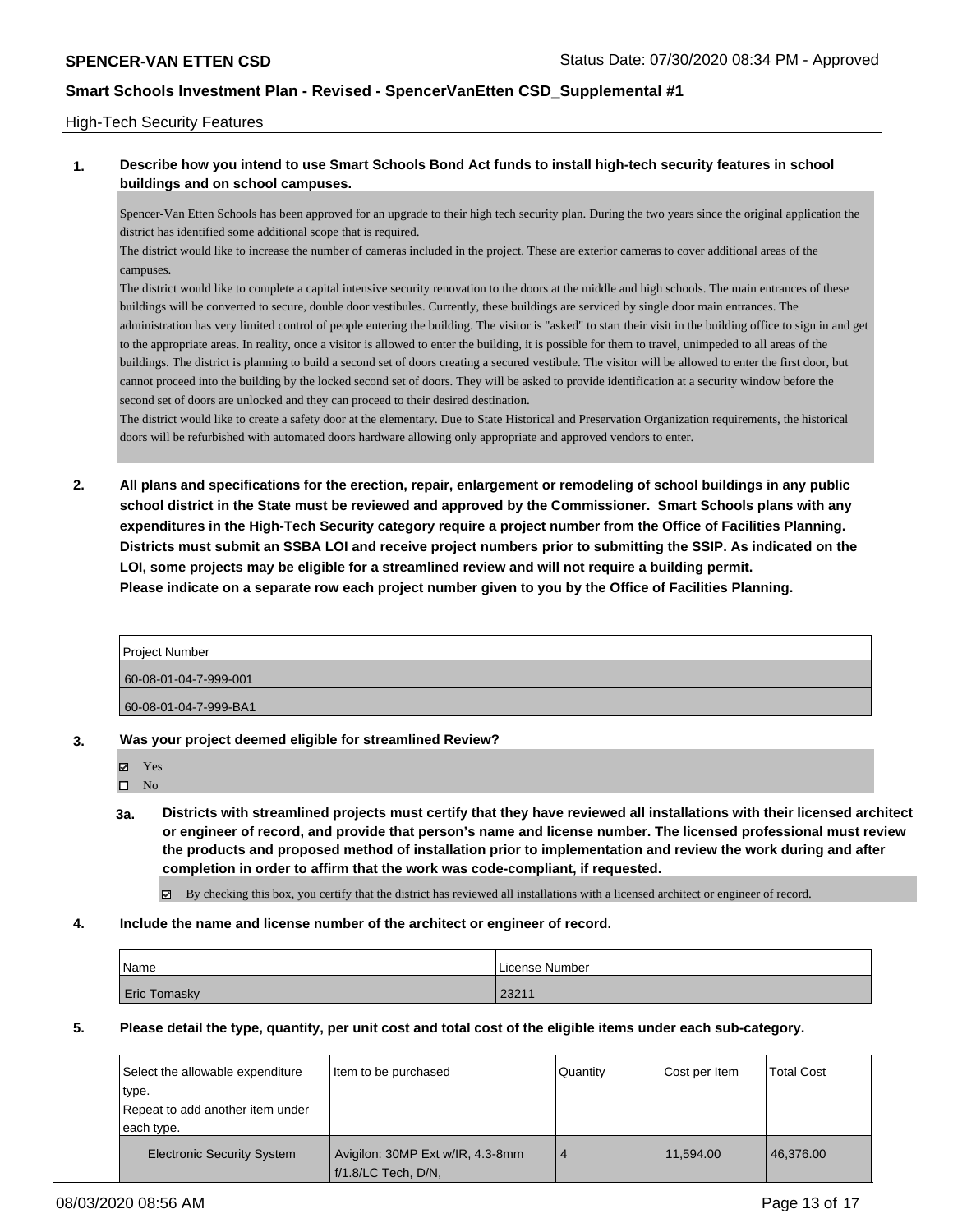High-Tech Security Features

| Select the allowable expenditure<br>type.<br>Repeat to add another item under<br>each type. | Item to be purchased                                                                  | Quantity       | Cost per Item | <b>Total Cost</b> |
|---------------------------------------------------------------------------------------------|---------------------------------------------------------------------------------------|----------------|---------------|-------------------|
| <b>Other Costs</b>                                                                          | <b>Construction Contingencies, Architect</b><br>1<br>fees and Insurance               |                | 87,000.00     | 87,000.00         |
| <b>Capital-Intensive Security</b><br>Project                                                | HS-Demolition (door and ceiling)                                                      | 1              | 3,500.00      | 3,500.00          |
| <b>Capital-Intensive Security</b><br>Project                                                | <b>HS-Exterior Security service windows</b><br>(North & South Entrances)              | $\overline{2}$ | 30,000.00     | 60,000.00         |
| <b>Capital-Intensive Security</b><br>Project                                                | <b>HS-Interior Interior Security Windows</b><br>(North & South Vestibules)            | $\overline{2}$ | 20,000.00     | 40,000.00         |
| <b>Approved Door Hardening</b>                                                              | <b>HS-Exterior Hollow Metal Door</b><br>Replacement                                   | 3              | 3,000.00      | 9,000.00          |
| <b>Capital-Intensive Security</b><br>Project                                                | HS-Ceiling replacement in Vestibules                                                  | $\overline{2}$ | 3,000.00      | 6,000.00          |
| <b>Capital-Intensive Security</b><br>Project                                                | <b>HS-Electrical</b>                                                                  | 1              | 5,000.00      | 5,000.00          |
| <b>Capital-Intensive Security</b><br>Project                                                | MS-Demolition (door and wall)                                                         | 1              | 6,000.00      | 6,000.00          |
| Approved Door Hardening                                                                     | <b>MS-Exterior Door hardware</b>                                                      | 1              | 3,500.00      | 3,500.00          |
| <b>Capital-Intensive Security</b><br>Project                                                | <b>MS-Exterior Security Window</b>                                                    | 1              | 35,000.00     | 35,000.00         |
| Approved Door Hardening                                                                     | <b>MS-Interior Wood Door and Frame</b>                                                | $\mathbf 1$    | 3,000.00      | 3,000.00          |
| <b>Capital-Intensive Security</b><br>Project                                                | <b>MS-CMU Walls and Tile</b>                                                          | 1              | 10,000.00     | 10,000.00         |
| <b>Capital-Intensive Security</b><br>Project                                                | <b>MS-Counter Fire Shutter</b>                                                        | 1              | 5,000.00      | 5,000.00          |
| <b>Capital-Intensive Security</b><br>Project                                                | <b>MS-Electrical</b>                                                                  | 1              | 3,000.00      | 3,000.00          |
| <b>Approved Door Hardening</b>                                                              | <b>EL-Demolition</b>                                                                  | 1              | 2,500.00      | 2,500.00          |
| <b>Capital-Intensive Security</b><br>Project                                                | <b>EL-Exeterior Security Windows</b>                                                  | 1              | 10,000.00     | 10,000.00         |
| <b>Approved Door Hardening</b>                                                              | <b>EL-Door Hardware</b>                                                               | 1              | 7,000.00      | 7,000.00          |
| <b>Approved Door Hardening</b>                                                              | <b>EL-Electrical</b>                                                                  | 1              | 3,000.00      | 3,000.00          |
| Approved Door Hardening                                                                     | <b>EL-Exterior Door- Refurbishment</b><br>including glass and hardware<br>replacement | $\mathbf{1}$   | 15,000.00     | 15,000.00         |
| Approved Door Hardening                                                                     | <b>EL-Electrical</b>                                                                  | 1              | 1,000.00      | 1,000.00          |
|                                                                                             |                                                                                       | 29             | 267,094.00    | 360,876           |

**6. If you have made an allocation for High-Tech Security Features, complete this table. Enter each Sub-category Public Allocation based on the the expenditures listed in Table #5.**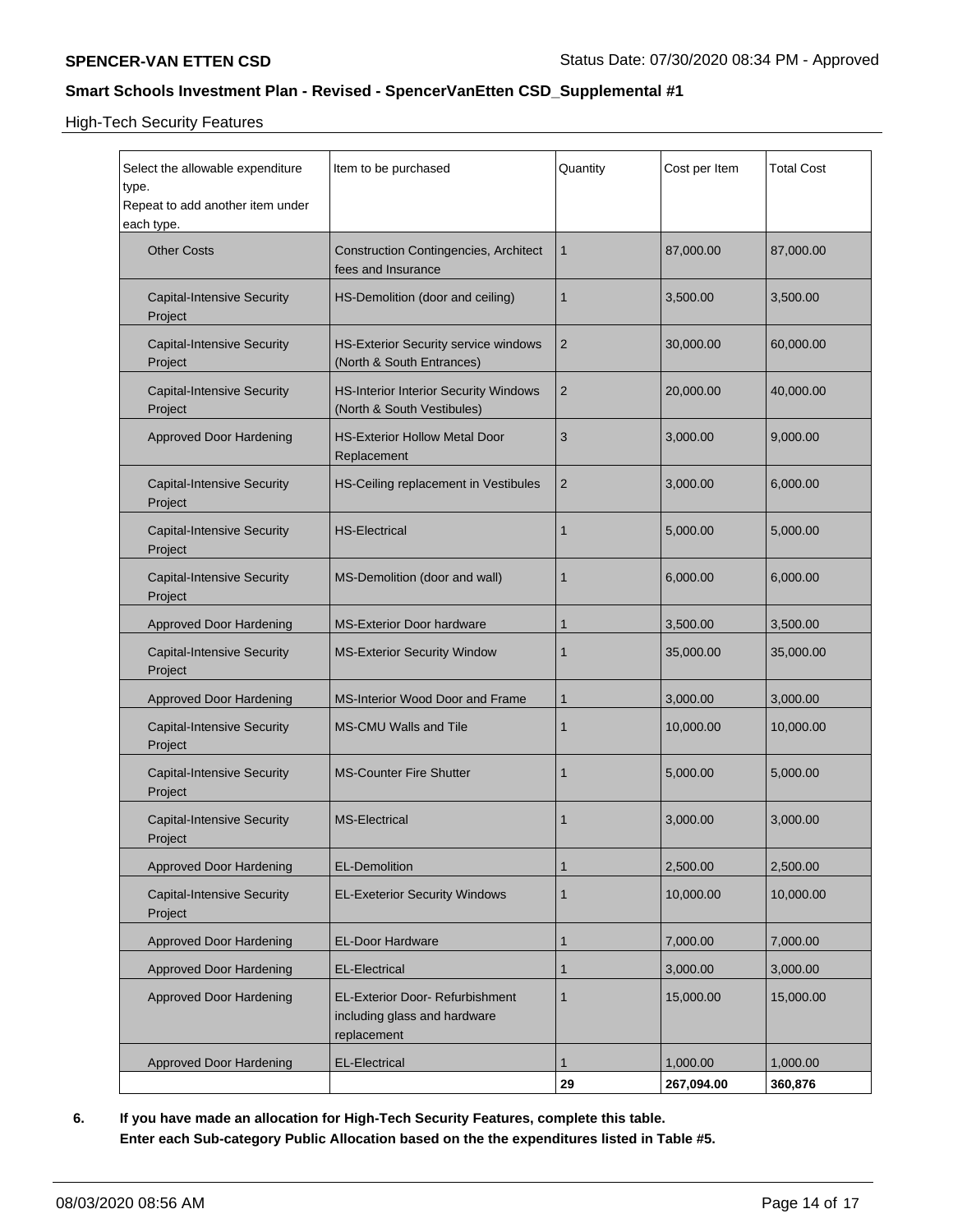High-Tech Security Features

|                                                      | Sub-Allocation |
|------------------------------------------------------|----------------|
| Capital-Intensive Security Project (Standard Review) | 183,500.00     |
| <b>Electronic Security System</b>                    | 46,376.00      |
| <b>Entry Control System</b>                          | 0.00           |
| Approved Door Hardening Project                      | 44,000.00      |
| <b>Other Costs</b>                                   | 87,000.00      |
| Totals:                                              | 360,876.00     |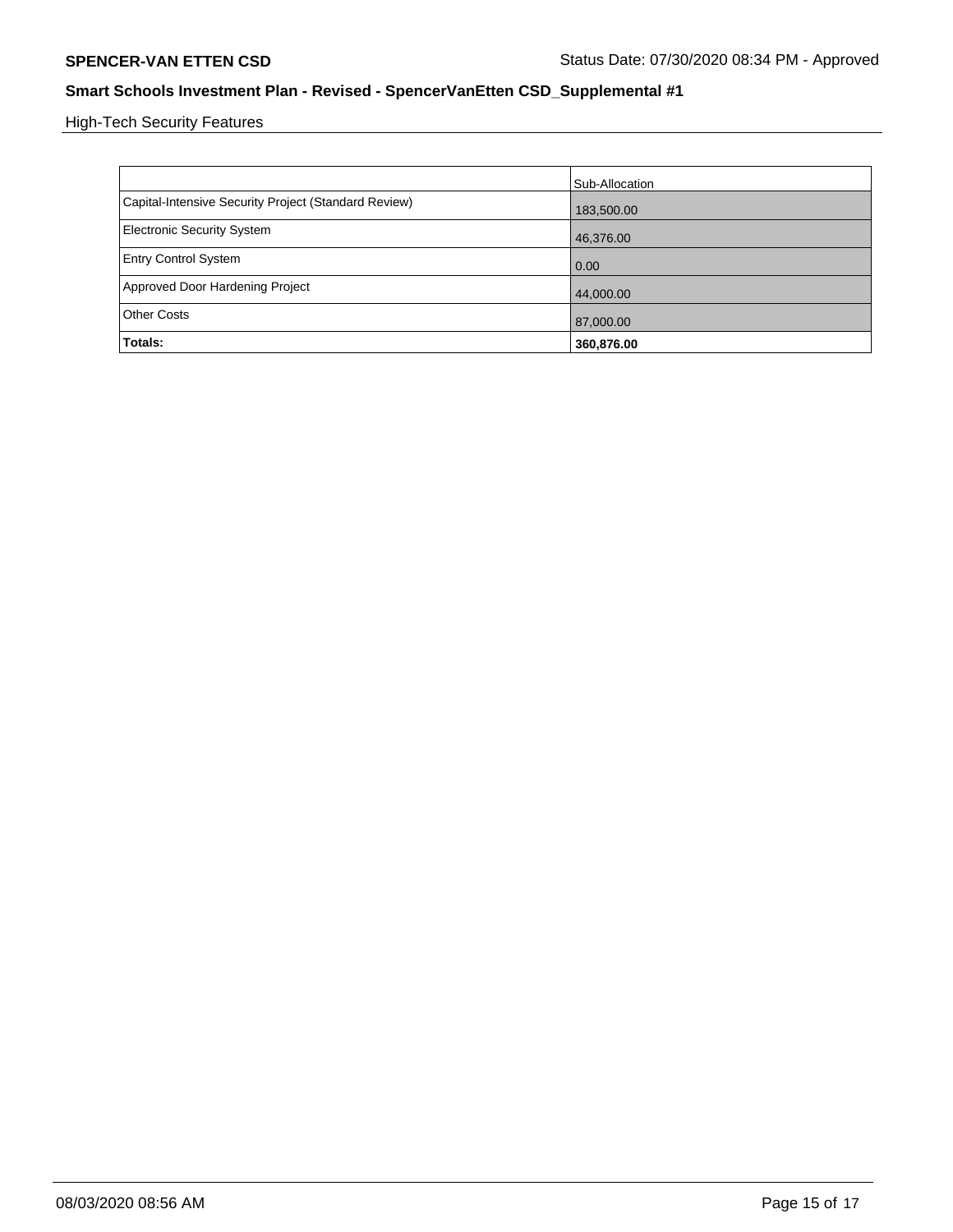Non-Public Schools

**1. Describe your plan to utilize SSBA funds to purchase devices and loan to the nonpublic schools within your district. Please specify what devices have been requested by the nonpublic schools. If the nonpublic schools have not finalized requests, the district should provide the date nonpublic schools will submit the request by.**

(No Response)

**2. A final Smart Schools Investment Plan cannot be approved until school authorities have adopted regulations specifying the date by which requests from nonpublic schools for the purchase and loan of Smart Schools Bond Act classroom technology must be received by the district.**

By checking this box, you certify that you have such a plan and associated regulations in place that have been made public.

**2a. Please enter the date each year nonpublic schools must request loanable items from the school district. This date cannot be earlier than June 1 of the previous school year.**

(No Response)

## **3. Final 2014-15 BEDS Enrollment to calculate Nonpublic Sharing Requirement (no changes allowed.)**

|            | Public Enrollment | l Nonpublic Enrollment | 'Total Enrollment | I Nonpublic Percentage |
|------------|-------------------|------------------------|-------------------|------------------------|
| Enrollment | 867               | 59                     | 926.00            | 6.37                   |

## **4. Nonpublic Loan Calculator**

|                                                        | Loanable     | Loanable   | Additional       | Estimated | Previously | Cumulative | <b>Final Per</b> | <b>Final Total</b> |
|--------------------------------------------------------|--------------|------------|------------------|-----------|------------|------------|------------------|--------------------|
|                                                        | School       | Classroom  | Nonpublic        | Per Pupil | Approved   | Per Pupil  | Pupil Loan       | Loan               |
|                                                        | Connectivity | Technology | Loan             | Amount -  | Per Pupil  | Loan       | Amount -         | Amount -           |
|                                                        |              |            | (Optional)       | This Plan | Amount(s)  | Amount     | This Plan        | This Plan          |
| Required Nonpublic  <br>Loan                           | 0.00         | 0.00       |                  | 0.00      | 0.00       | 0.00       | 0.00             | 0.00               |
| Final Adjusted Loan<br>- (If additional loan<br>funds) | 0.00         | 0.00       | (No<br>Response) | 0.00      | 0.00       | 0.00       | 0.00             | 0.00               |

## **5. Nonpublic Share**

|                                          | Final Per Pupil Amount | l Final Nonpublic Loan Amount |
|------------------------------------------|------------------------|-------------------------------|
| Pending and Previously<br>Approved Plans | 0.00                   | 0.00                          |
| <b>This Plan</b>                         | 0.00                   | 0.00                          |
| Total                                    | 0.00                   | 0.00                          |

## **6. Distribution of Nonpublic Loan Amount by School**

| Nonpublic School Name          | 12018-19 K-12 Enrollment | Special Ed School? If Yes, not eligible |
|--------------------------------|--------------------------|-----------------------------------------|
| <b>NORTH SPENCER CHRISTIAN</b> | 39                       | No                                      |
| ACADEMY                        |                          |                                         |

## **7. Please detail the type, quantity and per unit cost of the eligible items under each sub-category.**

| Select the allowable expenditure<br>type.<br>Repeat to add another item under<br>each type. | Items to be purchased | Quantity      | Cost Per Item | <b>Total Cost</b> |
|---------------------------------------------------------------------------------------------|-----------------------|---------------|---------------|-------------------|
| (No Response)                                                                               | (No Response)         | (No Response) | (No Response) | 0.00              |